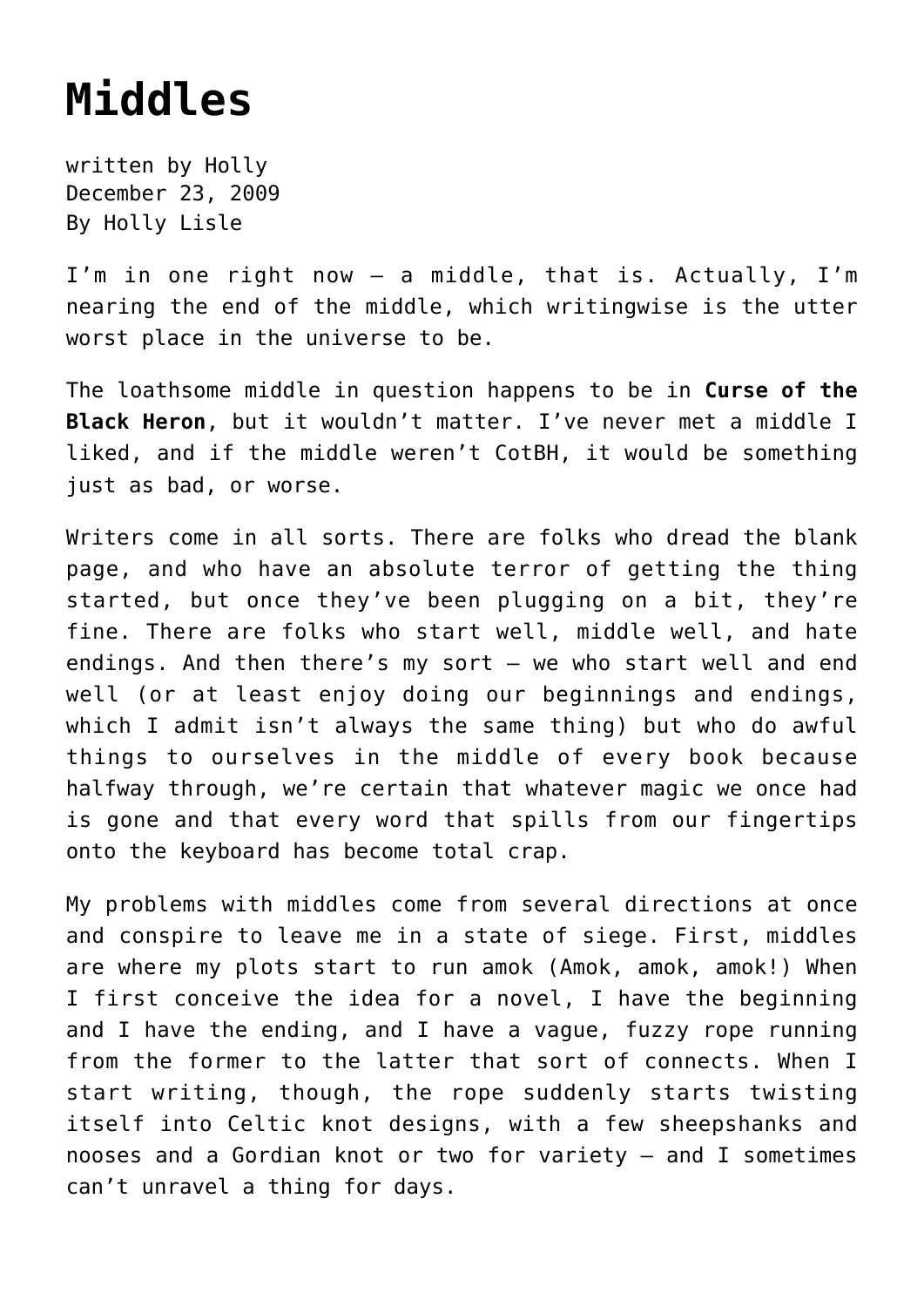Next, new people start showing up and auditioning for parts, tap-dancing across the pages going, "See, and I can sing the **Star-Spangled Banner** and ride a unicycle, too!" And if they tap-dance pretty well and don't hit too many wrong notes, I tend to hire them — only to be left scratching my head and wondering, "Yes, but what do you have to do with my *plot*?" Medwind Song and Flynn the cat in **Fire in the Mist**, Felara in **Hunting the** *Corrigan's Blood*, Earwax in **Sympathy for the Devil**, and Belinda in **When the Bough Breaks** are all characters who just showed up.

My characters keel over and die on me at the damnedest times, too. I had no intention of killing off one of the main characters in **The Rose Sea** until the very end, but he did something appallingly stupid, (yet totally within character), and got himself slaughtered in the middle of the book. And I was left wondering how I was supposed to do all those wicked things that he was supposed to have done.

Conversely, people who are plugged into my stories as redshirts in the beam-down party get smart on me and duck when the missiles start flying. And then they start demanding extra lines. Eowlie in **The Rose Sea***,* Nokar the Librarian in **Fire in the Mist**, Seven-Fingered Fat Girl and Dog Nose in **Bones of the Past**, and Bytoris Caligro in **Mind of the Magic** should have all died early in their respective books*.* And yet some of them survived quite a bit longer than I'd intended, dodging bullets and deadly spells and grinning fiendishly at me all the while.

I forget things, too—for example, really neat plot twists I'd planned at the beginning that somehow seemed too obvious to include in the outline. So I go off in a different direction, and when I go back for my first edit, I discover that all my initial clues point in a direction other than the one in which the story eventually goes. So forgetting things means lots of rewriting. On the other hand, my forgetting things also means that the story often becomes multilayered, because it's frequently easier for me to figure out ways to tie the